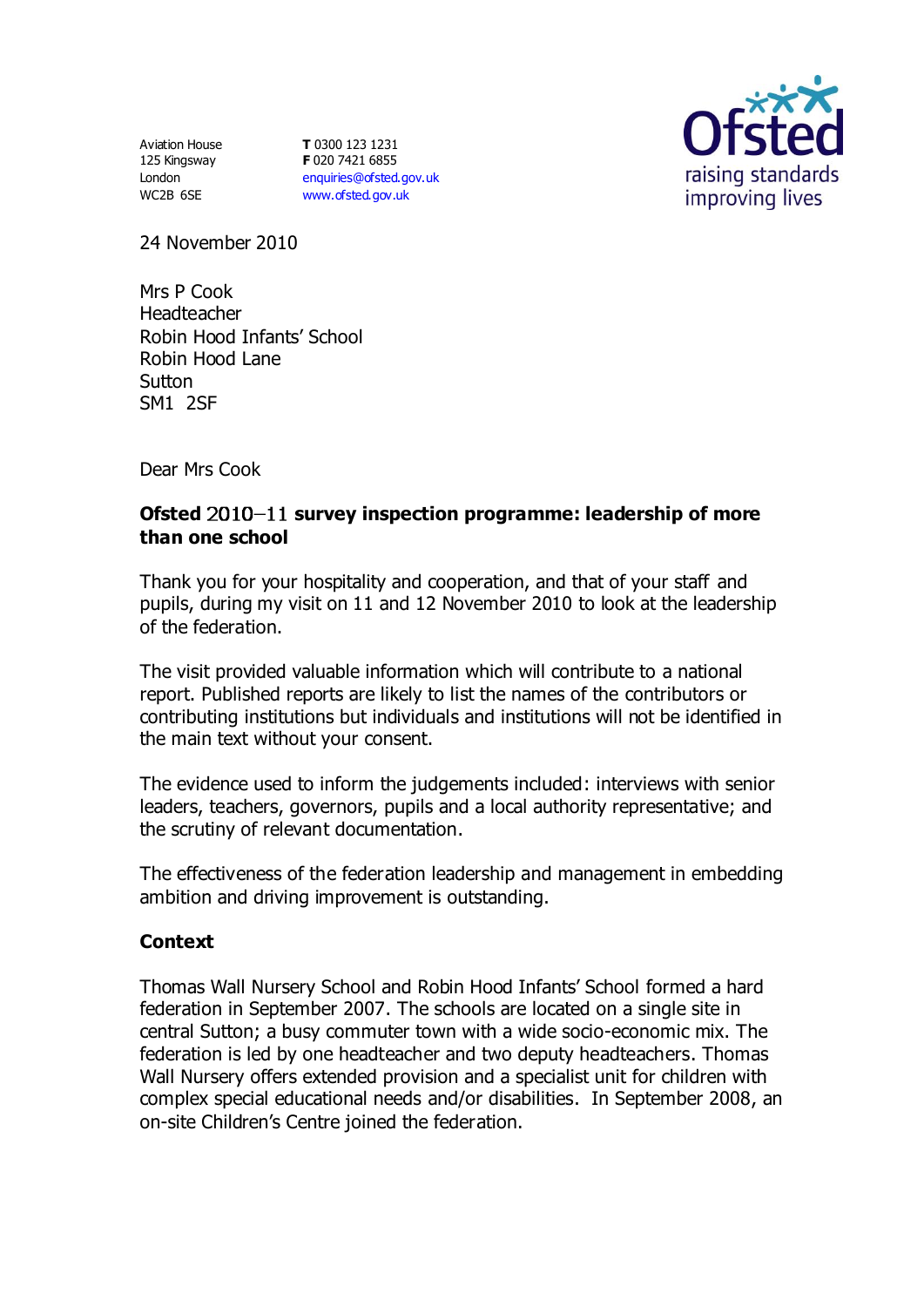# **Outcomes**

- Around 70% of the children enter the Nursery, every year, working at the expected age range of 30 to 50 months in literacy and numeracy. The remaining 30% enter with skills development that is below national expectations. During their time in the Nursery, children make good progress. The proportion of children working within the 40 to 60 month band is higher than expected in most areas of learning when they leave the Nursery. As a result of the federation, this proportion has risen steadily each year.
- Not all children from the federated Nursery gain a place successfully in the Infant school. The remaining children come from other nurseries within the local community. Generally, these children arrive with skills that are below expectations nationally. Given this variable baseline, pupils make very good progress during their time in school. By the end of Year 2, pupils achieve standards of attainment that are significantly above national averages in all key subjects.
- Behaviour across the federation is outstanding. Pupils are extremely attentive in lessons and move around the buildings in a very orderly manner. Similarly, behaviour at break and lunch times is excellent. Attendance in the Infant school is high. Attendance in the Nursery has previously been low. As a result of federation, the Nursery is now replicating the good practice of the Infant school and the attendance rate is rising.

### **Provision**

- Improved teaching in the Nursery has been aided by the formation of the federation. A drive by the senior leadership team and the introduction of strategies, such as joint lesson planning, peer lesson observations and joint moderation of assessments have all led to improved teaching and learning.
- The curriculum has been enhanced as a result of the federation. There is now greater continuity from the Early Years Foundation Stage to Key Stage 1. Curriculum topics are aligned and planned on a two-year cycle to avoid repetition. Resources and staff expertise are being shared better which is impacting on the pupils' learning. For example, Nursery children are now able to use the Infant school hall for physical education lessons. The formation of an Early Years Foundation Stage Unit has been a particular strength resulting from the federation and has enabled close working between teachers in the Reception and Nursery classes.
- Parents, staff and pupils all report that the care, quidance and support provided by the schools are outstanding. The transition from the Nursery to the Infant school is smooth and very effective. Children in the Nursery are able to see good role-models as they come into daily contact with older pupils. The federation with the Children's Centre ensures that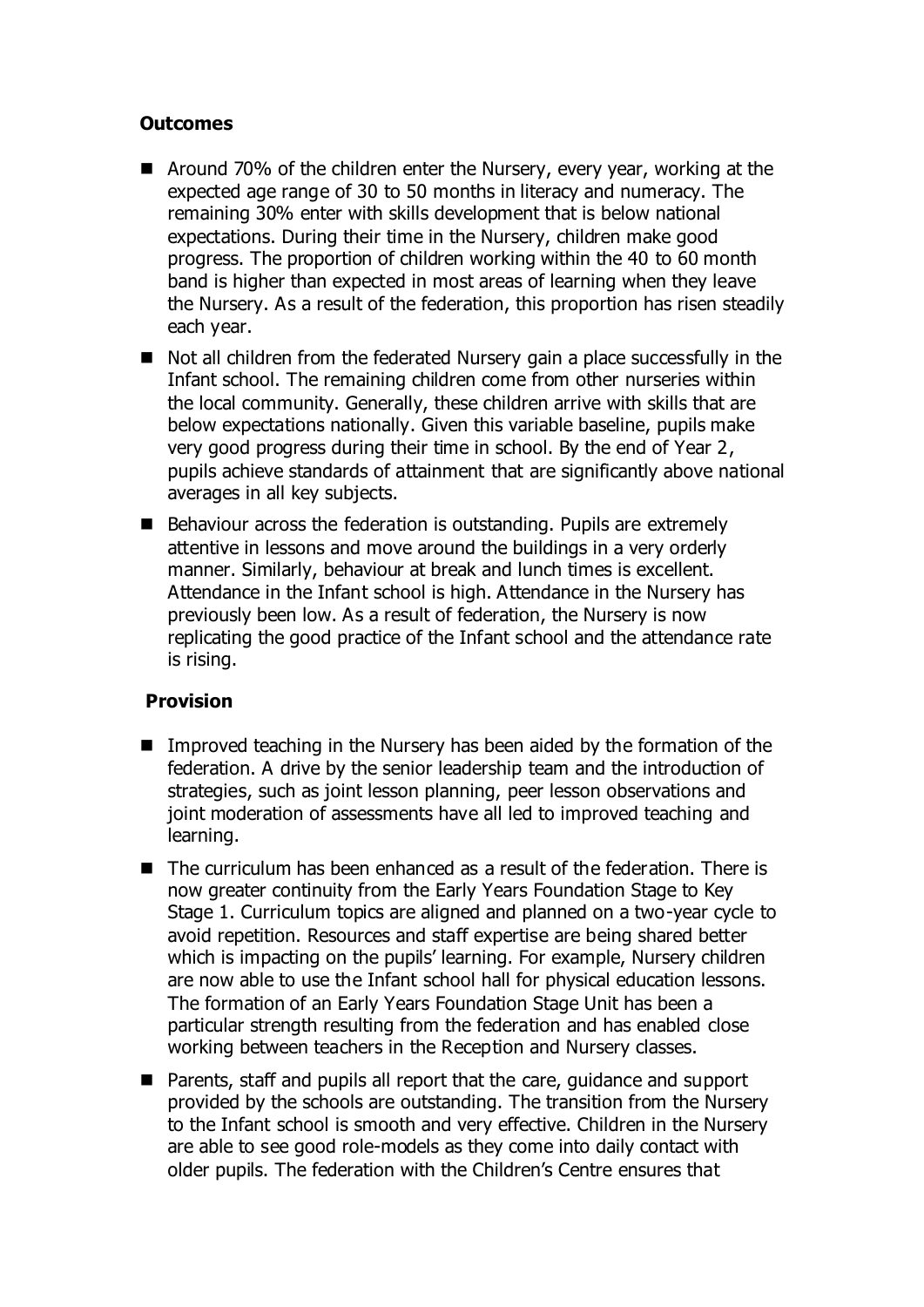parents and children are prepared better for learning when they enter the Nursery or Infant school.

### **Leadership and management**

- The leadership and management of the federation are outstanding. The senior leadership model of one headteacher and two deputy headteachers is very effective. The headteacher is able to take a strategic overview and oversee the work of the federation. The deputy headteachers manage well the day-to-day running of the Nursery, special educational needs and/or disabilities, the Key Stage 1 curriculum, information and communication technology and literacy between them.
- The vision and priorities for the federation are outlined in a very goodquality development plan. Its production involves a wide range of personnel including senior staff, middle managers, curriculum leaders and governors. There are very good procedures in place for monitoring and evaluating progress against the agreed areas for action. Success criteria are identified for each area for development, although in a few cases they are not always worded in a specific or measurable manner.
- The senior leaders and governors set challenging performance targets for the federation. The governors are very effective and have a clear understanding of the working procedures and issues across the federation. Senior leaders have a good understanding of data and use this effectively to identify areas for improvement. For example, the federation has rightly prioritised writing and mathematics at Key Stage 1 and writing and personal and social education in the Nursery as areas for improvement over the next year.
- The senior leaders place great value on the provision of continual professional development (CPD) for all staff. The formation of the federation has greatly enhanced the way in which CPD is delivered across the schools and Children's Centre. Staff are able to benefit from the sharing of good practice across all institutions. Much of the CPD is delivered effectively by staff 'in house' rather than by staff having to travel to courses. The federation also makes effective use of the school networks across the local authority, and invite good-quality speakers for whole federation in-service training, as appropriate.

### **Area for improvement, which we discussed, include:**

■ ensuring that all development plan success criteria are clearly worded and measurable.

I hope that these observations are useful as you continue to develop the leadership of the federation.